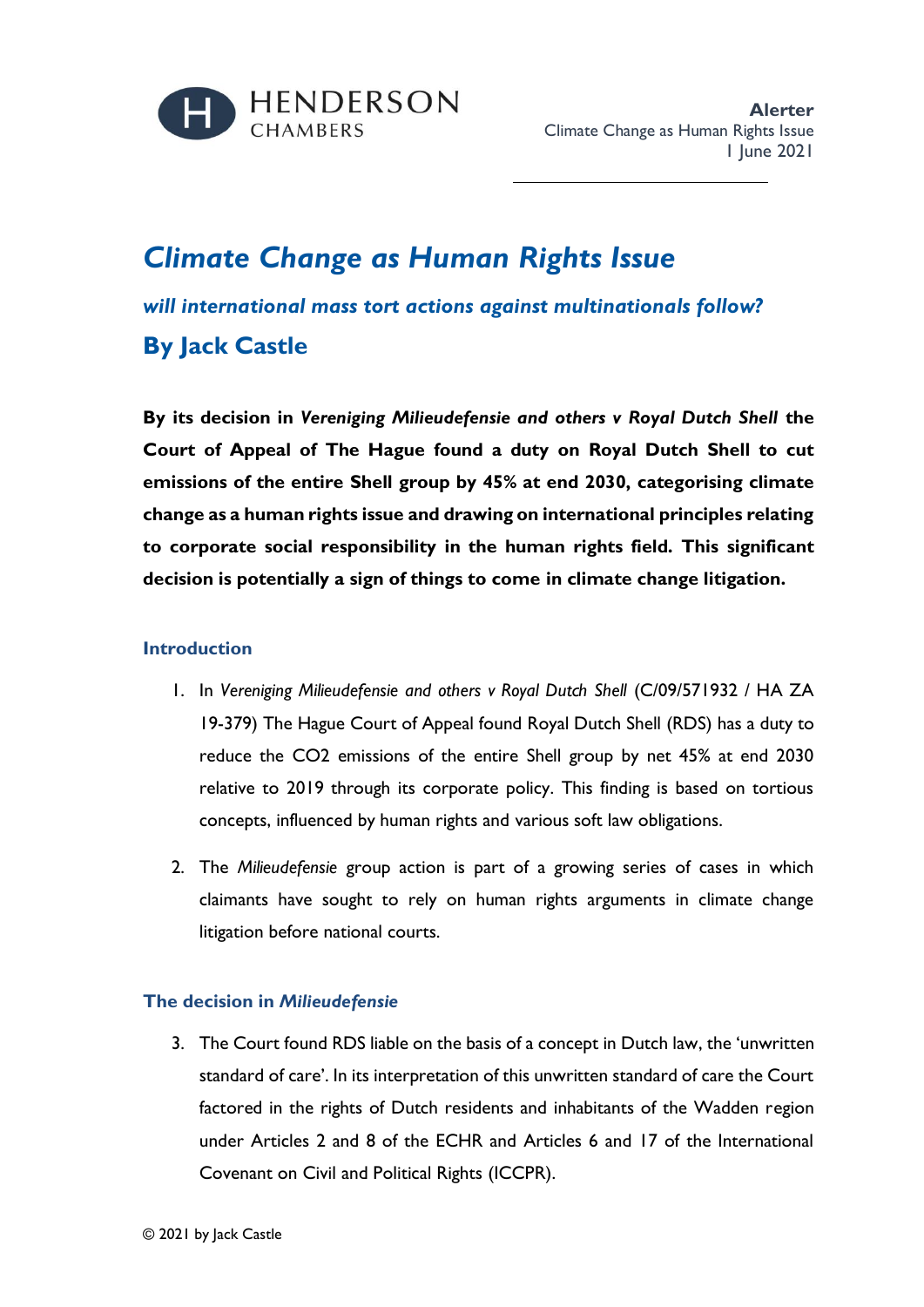

- 4. In *State of the Netherlands v Urgenda Foundation* (20 December 2019, ECLI:NL:HR:2019:2006) the Dutch Supreme Court had already held that Articles 2 and 8 ECHR offer protection against the consequences of dangerous climate change due to CO2 emissions. In *Milieudefensie*, the Court noted that the UN Human Rights Committee had decided similarly as regards the ICCPR. The Court explicitly dismissed RDS's argument that human rights offered no protection against climate change (at [4.4.10]).
- 5. The Court in *Milieudefensie* further noted that the UN Guiding Principles (UNGP) reflect current insights, in line with other, widely accepted soft law instruments such as the UN Global Compact principles and the OECD Guidelines for Multinational Enterprises. Since 2011 the European Commission has expected European businesses to meet their responsibilities to respect human rights as defined in the UNGP. The UNGP were therefore relevant as a guideline to the unwritten standard of care. The Court found that "*[d]ue to the universally endorsed content of the UNGP, it is irrelevant whether or not RDS has committed itself to the UNGP, although RDS states on its website to support the UNGP*" (at [4.4.11]).
- 6. The Court held that "*it can be deduced from the UNGP and other soft law instruments that it is universally endorsed that companies must respect human rights […] Business enterprises should respect human rights. This means that they should avoid infringing on the human rights of others and should address adverse human rights impacts with which they are involved. Tackling the adverse human rights impacts means that measures must be taken to prevent, limit and, where necessary, address these impacts*" (at [4.4.14]–  $[4.4.15]$ .
- 7. The Court also noted RDS's own public statements on climate change and human rights, (appearing, *inter alia*, in its annual reports and on its website), and that its CEO has ultimate responsibility for the whole Shell group, including on climate-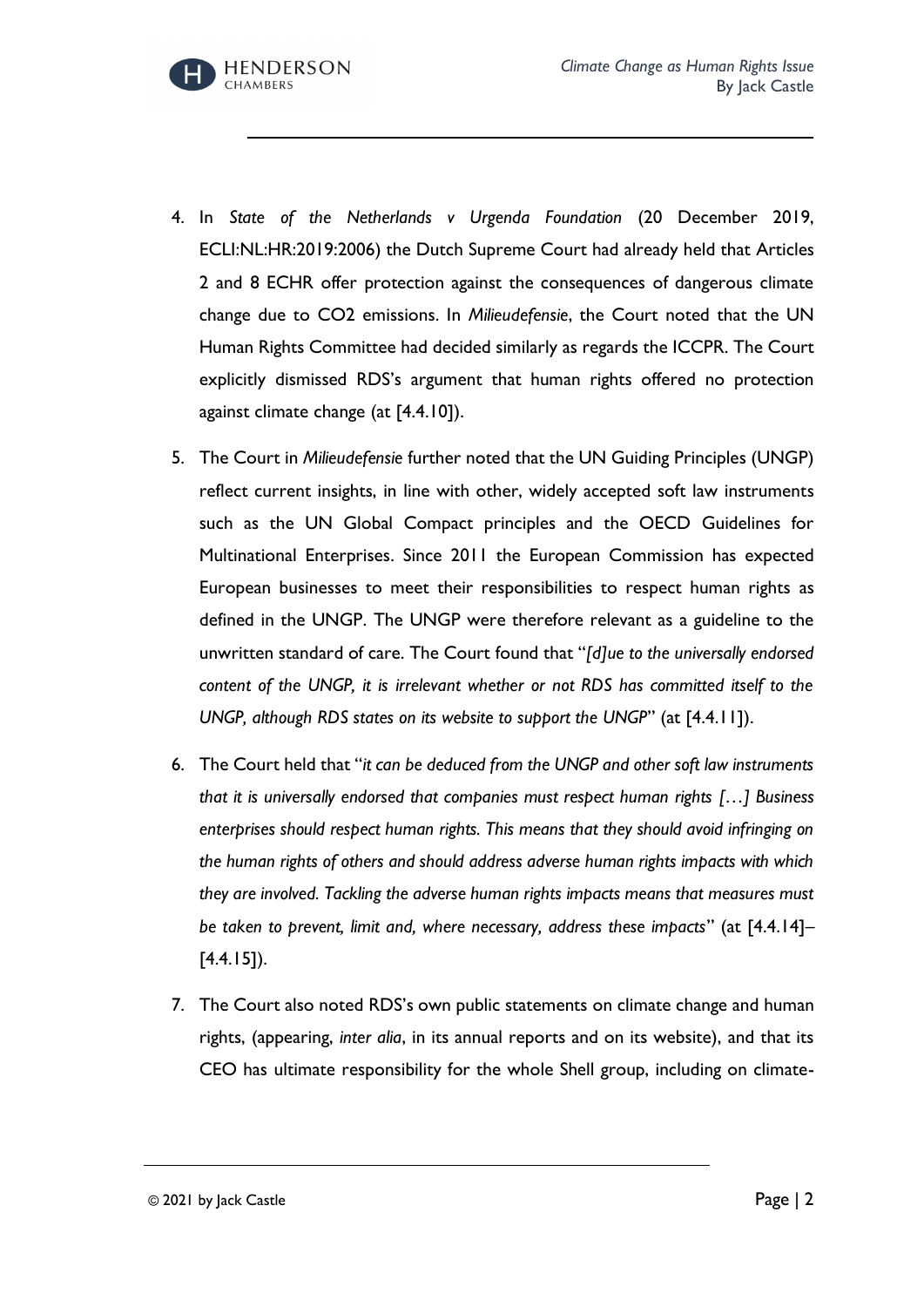

related issues. Although the group corporate policy did mention climate change, it consisted of what the Court described as "*intangible, undefined and non-binding plans for the long-term (2050)*" which were insufficient, particularly set against concrete plans for new explorations.

- 8. The UNGP therefore placed on RDS a positive obligation to avoid causing adverse human rights impacts, and to seek to prevent or mitigate human rights impact linked to its operations. This encompassed its "business relationships" – whether with business partners or with companies within its own group (at [4.4.17]).
- 9. After considering the widely-endorsed scientific consensus that limiting global warming to 1.5°C requires a net reduction of 45% in global CO2 emissions in 2030 relative to 2010, and a net reduction of 100% in 2050, the Court found that RDS, in formulating corporate policy of the Shell group, should take as a guideline that the Shell group's CO2 emissions in 2030 must be net 45% lower relative to 2019 levels. It was left to RDS as to how to achieve this "reduction obligation". "*The not-disputed circumstance that RDS is not the only party responsible for tackling dangerous climate change in the Netherlands and the Wadden region does not absolve RDS of its individual partial responsibility to contribute to the fight against dangerous climate change according to its ability*" (at [4.4.37]).

## **Wider impacts?**

- 10. The impact of the decision is already broad a 45% reduction in Shell's global emissions by 2030. That climate change is metamorphosing into part of the human rights sphere may also have even wider effects.
- 11. First, climate change becoming a human rights issue will engage pre-existing enforcement mechanisms in soft law – notably through the OECD's Guidelines for Multinational Enterprises and the UN's Guiding Principles for Business.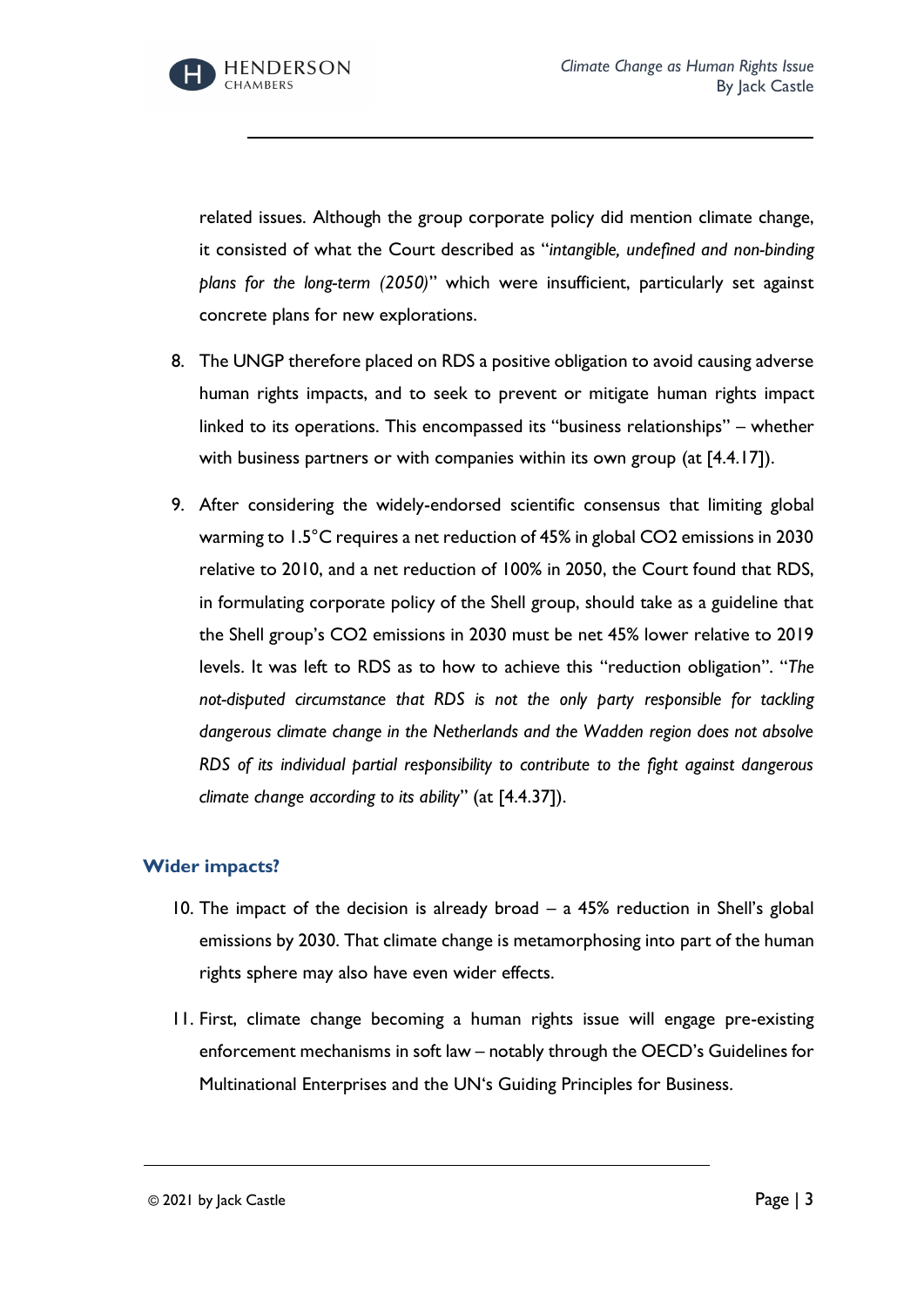

- 12. Second, following a European Parliament vote in March 2021 and a broad public consultation, the Commission is expected to bring forward a legislative proposal in June for mandatory supply chain due diligence, including matters relevant to human rights breaches and environmental issues. This may include making the Commission's expectation that businesses follow the UNGP into a binding requirement. UK companies trading in the EU will not necessarily escape.
- 13. Third, public law challenges to the climate responsibilities of multinational business are already underway. Climate change being considered a human rights issue would trigger positive duties in domestic law to secure Article 2 and 8 rights, creating a new species of public law challenge in which multinational companies would clearly have an interest.
- 14. Fourth, the common law may evolve or take into account climate change as a human rights issue (through the horizontal influence of the HRA on tort development), along the lines of The Hague Court of Appeal. There may certainly be scope for further developments in the law of international mass tort claims in this jurisdiction. The ambitious claim in *Begum v Maran (UK) Ltd* [2021] EWCA Civ 326 relating to the breaking up of ships in Bangladesh, for example, was put alternatively as an environmental case for jurisdiction purposes.
- 15. Further, given that claims in tort can be founded on acts committed within England and Wales even where the damage is sustained outside the jurisdiction (see 3.1(9) PD6B CPR) it can be seen how corporate decisions or acts in the UK might become actionable. For example, decisions taken at a multi-national's headquarters in the UK might be alleged to have led to environmental damage abroad (say an increase GHG emissions which have foreseeably caused the flooding of a community on low-lying land in the Global South). The Dutch Court has previously held RDS, as a parent company co-domiciled in the Netherlands, responsible for